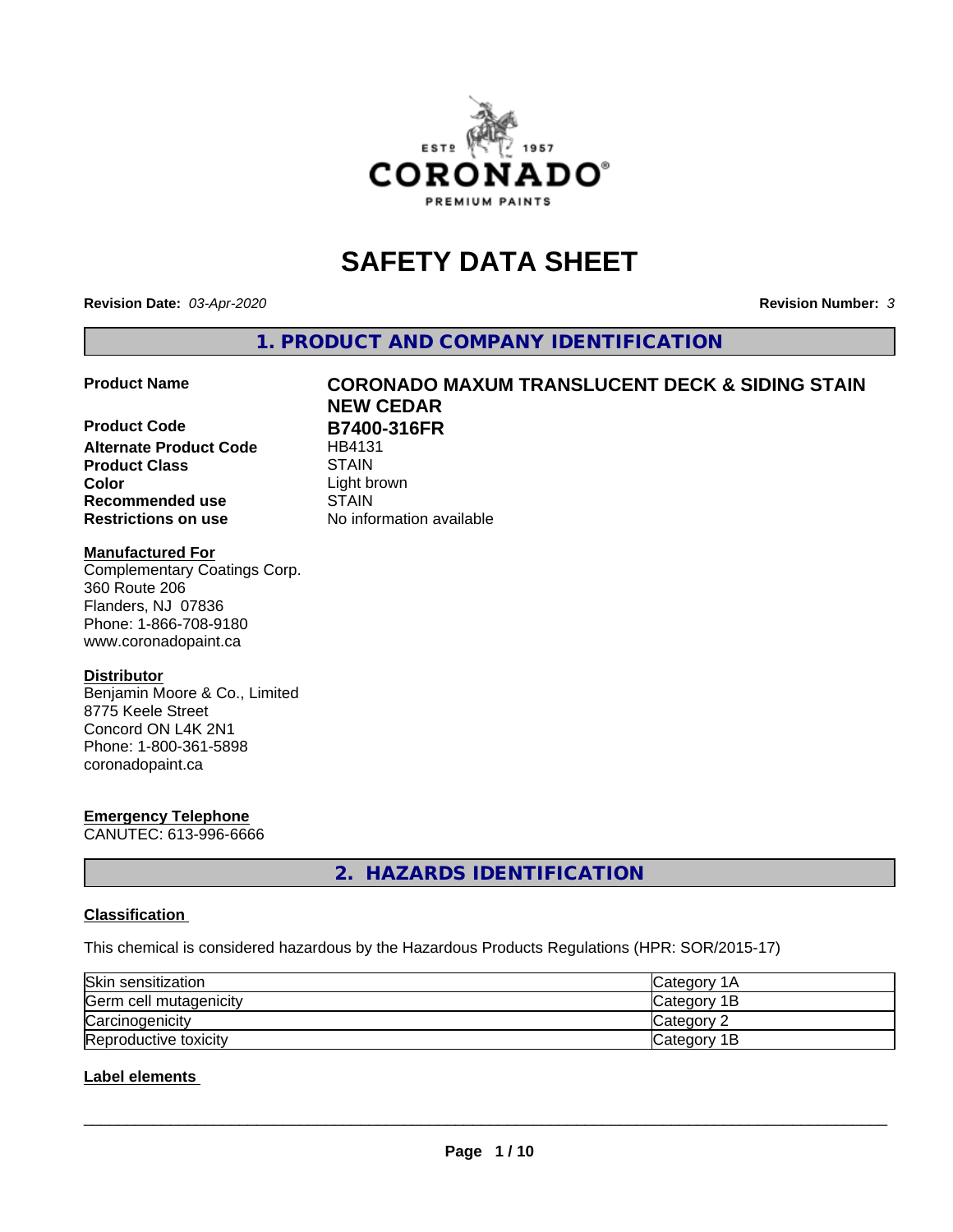#### **Danger**

#### **Hazard statements**

May cause an allergic skin reaction May cause genetic defects Suspected of causing cancer May damage fertility or the unborn child



**Appearance** liquid **CODO** *Appearance liquid* **Odor** *CODO CODO* **<b>***CODO CODO CODO CODO CODO* 

#### **Precautionary Statements - Prevention**

Obtain special instructions before use Do not handle until all safety precautions have been read and understood Use personal protective equipment as required Avoid breathing dust/fume/gas/mist/vapors/spray Contaminated work clothing should not be allowed out of the workplace Wear protective gloves

#### **Precautionary Statements - Response**

IF exposed or concerned: Get medical advice/attention **Skin** IF ON SKIN: Wash with plenty of soap and water If skin irritation or rash occurs: Get medical advice/attention Wash contaminated clothing before reuse

#### **Precautionary Statements - Storage**

Store locked up

#### **Precautionary Statements - Disposal**

Dispose of contents/container to an approved waste disposal plant

#### **Other information**

No information available

| <b>Chemical name</b> | CAS No.       | Weight-% | <b>Hazardous Material</b><br>registry number<br>(HMIRA reaistry #) | Date HMIRA filed and<br>Information Review Act Idate exemption granted<br>(if applicable) |
|----------------------|---------------|----------|--------------------------------------------------------------------|-------------------------------------------------------------------------------------------|
| Propylene glycol     | $57 - 55 - 6$ | - 5%     |                                                                    |                                                                                           |

### **3. COMPOSITION INFORMATION ON COMPONENTS**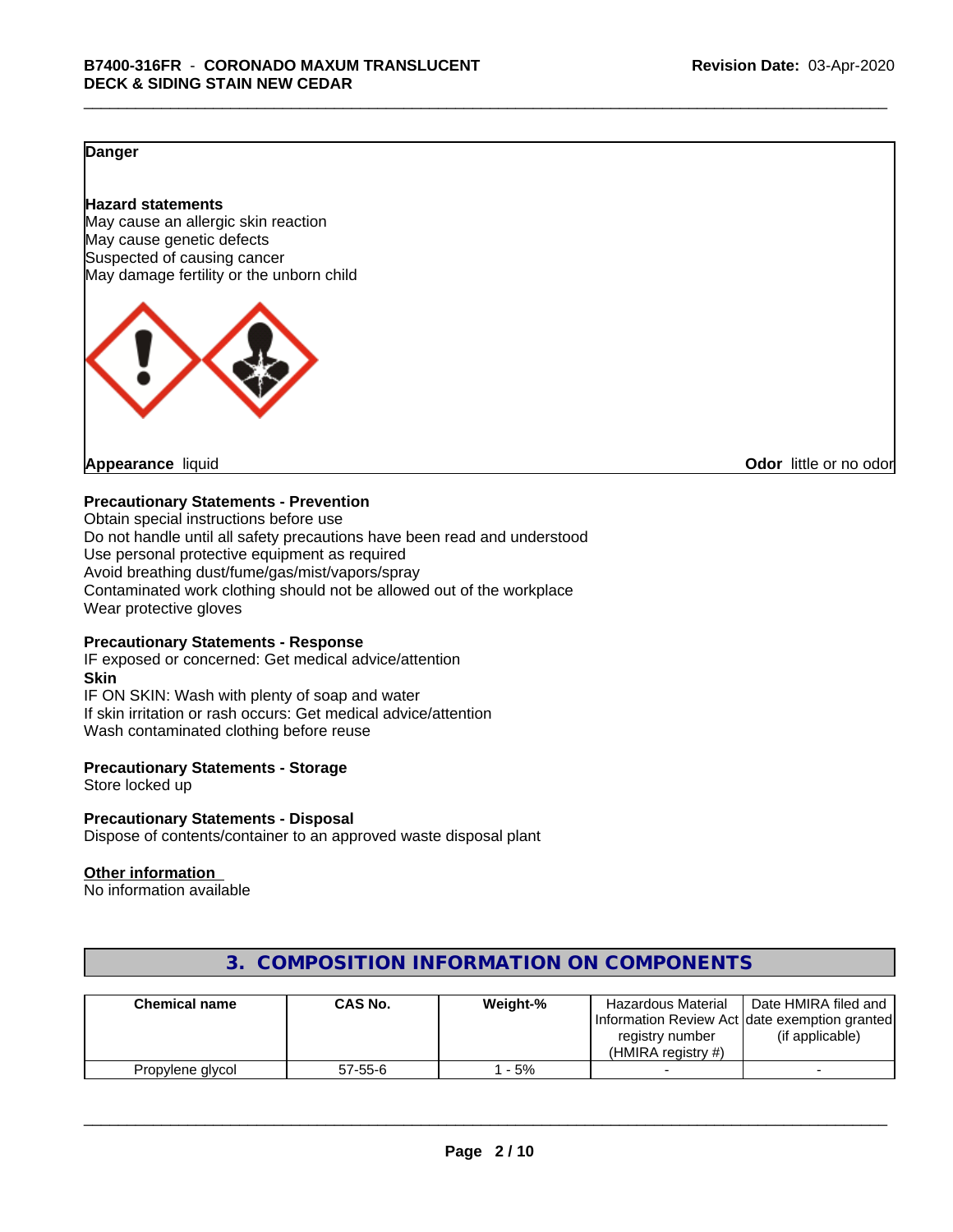#### \_\_\_\_\_\_\_\_\_\_\_\_\_\_\_\_\_\_\_\_\_\_\_\_\_\_\_\_\_\_\_\_\_\_\_\_\_\_\_\_\_\_\_\_\_\_\_\_\_\_\_\_\_\_\_\_\_\_\_\_\_\_\_\_\_\_\_\_\_\_\_\_\_\_\_\_\_\_\_\_\_\_\_\_\_\_\_\_\_\_\_\_\_ **B7400-316FR** - **CORONADO MAXUM TRANSLUCENT DECK & SIDING STAIN NEW CEDAR**

| Poly(oxy-1,2-ethanediyl),<br>.alpha.-[3-[3-(2H-benzotriazol-2-<br>yl)-5-(1,1-dimethylethyl)-4-hydro<br>xyphenyl]-1-oxopropyl]-.omega.-<br>hydroxy-                                                                                | 104810-48-2 | $0.1 - 0.25%$  |  |
|-----------------------------------------------------------------------------------------------------------------------------------------------------------------------------------------------------------------------------------|-------------|----------------|--|
| Decanedioic acid,<br>$bis(1,2,2,6,6-pentamentlyl-4-pip)$<br>eridinyl) ester                                                                                                                                                       | 41556-26-7  | $0.1 - 0.25%$  |  |
| Carbamic acid,<br>1H-benzimidazol-2-yl-, methyl<br>ester                                                                                                                                                                          | 10605-21-7  | $0.1 - 0.25\%$ |  |
| Poly(oxy-1,2-ethanediyl),<br>.alpha.-[3-[3-(2H-benzotriazol-2-<br>yl)-5-(1,1-dimethylethyl)-4-hydrol<br> xyphenyl]-1-oxopropyl]-.omega.-<br>[3-[3-(2H-benzotriazol-2-yl)-5-(1,<br>1-dimethylethyl)-4-hydroxyphen<br>yll-1-oxoprop | 104810-47-1 | $0.1 - 0.25%$  |  |
| Cobalt neodecanoate                                                                                                                                                                                                               | 27253-31-2  | $0.1 - 0.25%$  |  |

\*The exact percentage (concentration) of composition has been withheld as a trade secret

# **4. FIRST AID MEASURES**

| <b>General Advice</b>                  | If symptoms persist, call a physician. Show this safety data<br>sheet to the doctor in attendance.                                                                                                                                     |
|----------------------------------------|----------------------------------------------------------------------------------------------------------------------------------------------------------------------------------------------------------------------------------------|
| <b>Eye Contact</b>                     | Rinse thoroughly with plenty of water for at least 15<br>minutes and consult a physician.                                                                                                                                              |
| <b>Skin Contact</b>                    | Wash off immediately with soap and plenty of water while<br>removing all contaminated clothes and shoes. If skin<br>irritation persists, call a physician. Wash clothing before<br>reuse. Destroy contaminated articles such as shoes. |
| <b>Inhalation</b>                      | Move to fresh air. If symptoms persist, call a physician.                                                                                                                                                                              |
| Ingestion                              | Clean mouth with water and afterwards drink plenty of<br>water. Consult a physician if necessary.                                                                                                                                      |
| <b>Most Important Symptoms/Effects</b> | May cause allergic skin reaction.                                                                                                                                                                                                      |
| <b>Notes To Physician</b>              | Treat symptomatically.                                                                                                                                                                                                                 |
|                                        |                                                                                                                                                                                                                                        |

**5. FIRE-FIGHTING MEASURES**

| <b>Suitable Extinguishing Media</b>                   | Use extinguishing measures that are appropriate to local<br>circumstances and the surrounding environment.                                   |
|-------------------------------------------------------|----------------------------------------------------------------------------------------------------------------------------------------------|
| Protective equipment and precautions for firefighters | As in any fire, wear self-contained breathing apparatus<br>pressure-demand, MSHA/NIOSH (approved or equivalent)<br>and full protective gear. |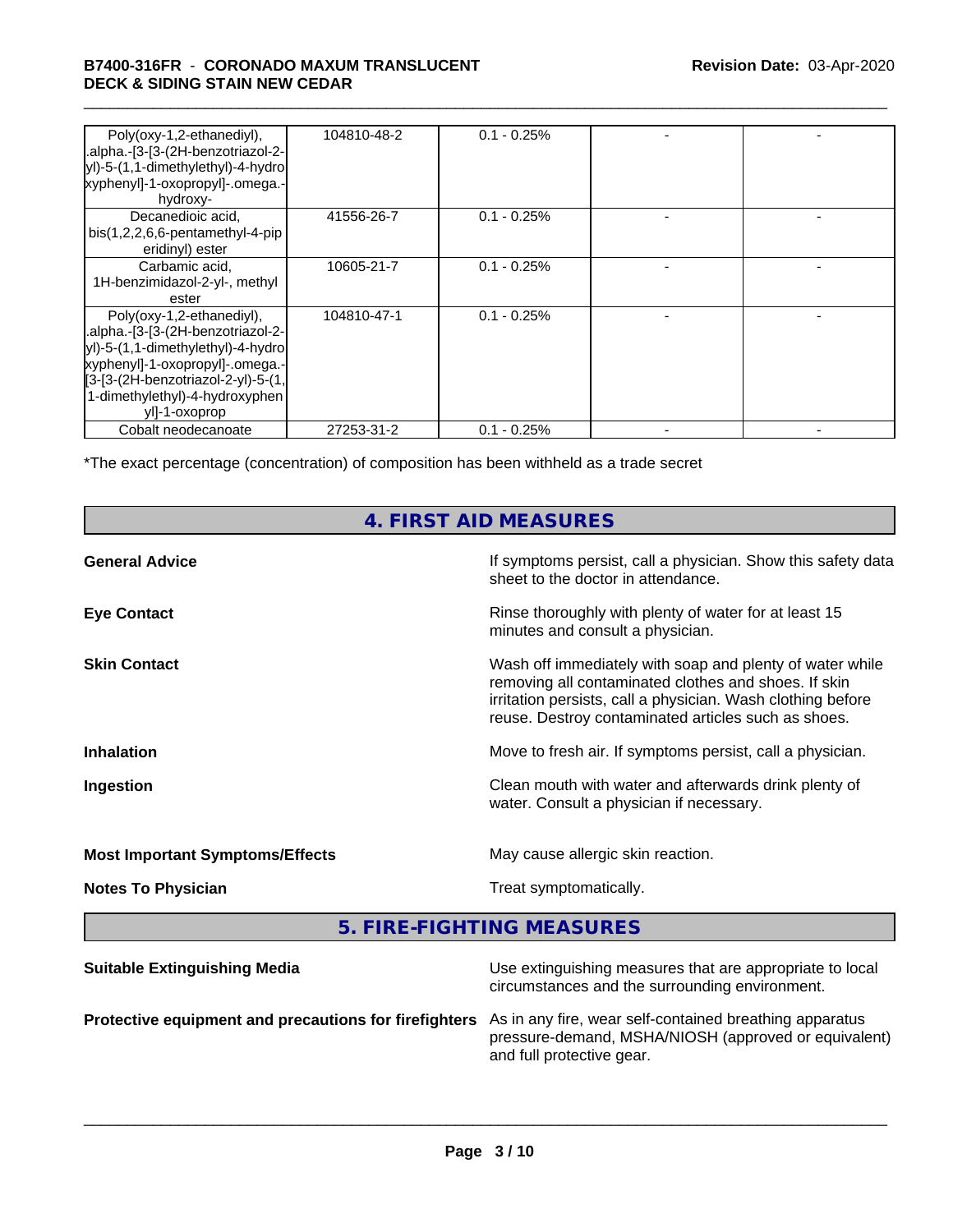| <b>Specific Hazards Arising From The Chemical</b>                                | Closed containers may rupture if exposed to fire or<br>extreme heat. |
|----------------------------------------------------------------------------------|----------------------------------------------------------------------|
| Sensitivity to mechanical impact                                                 | No                                                                   |
| Sensitivity to static discharge                                                  | No                                                                   |
| <b>Flash Point Data</b><br>Flash point (°F)<br>Flash Point (°C)<br><b>Method</b> | Not applicable<br>Not applicable<br>Not applicable                   |
| <b>Flammability Limits In Air</b>                                                |                                                                      |
| Lower flammability limit:<br><b>Upper flammability limit:</b>                    | Not applicable<br>Not applicable                                     |
| <b>NFPA</b><br>Health: 2<br>Flammability: 0                                      | <b>Instability: 0</b><br><b>Special: Not Applicable</b>              |
| <b>NFPA Legend</b><br>0 - Not Hazardous                                          |                                                                      |

- 
- 1 Slightly
- 2 Moderate
- 3 High
- 4 Severe

*The ratings assigned are only suggested ratings, the contractor/employer has ultimate responsibilities for NFPA ratings where this system is used.*

*Additional information regarding the NFPA rating system is available from the National Fire Protection Agency (NFPA) at www.nfpa.org.*

## **6. ACCIDENTAL RELEASE MEASURES**

| <b>Personal Precautions</b>      | Avoid contact with skin, eyes and clothing. Ensure<br>adequate ventilation.                          |
|----------------------------------|------------------------------------------------------------------------------------------------------|
| <b>Other Information</b>         | Prevent further leakage or spillage if safe to do so.                                                |
| <b>Environmental precautions</b> | See Section 12 for additional Ecological Information.                                                |
| <b>Methods for Cleaning Up</b>   | Soak up with inert absorbent material. Sweep up and<br>shovel into suitable containers for disposal. |

#### **7. HANDLING AND STORAGE**

| <b>Handling</b>               | Avoid contact with skin, eyes and clothing. Avoid breathing<br>vapors, spray mists or sanding dust. In case of insufficient<br>ventilation, wear suitable respiratory equipment. |
|-------------------------------|----------------------------------------------------------------------------------------------------------------------------------------------------------------------------------|
| <b>Storage</b>                | Keep container tightly closed. Keep out of the reach of<br>children.                                                                                                             |
| <b>Incompatible Materials</b> | No information available                                                                                                                                                         |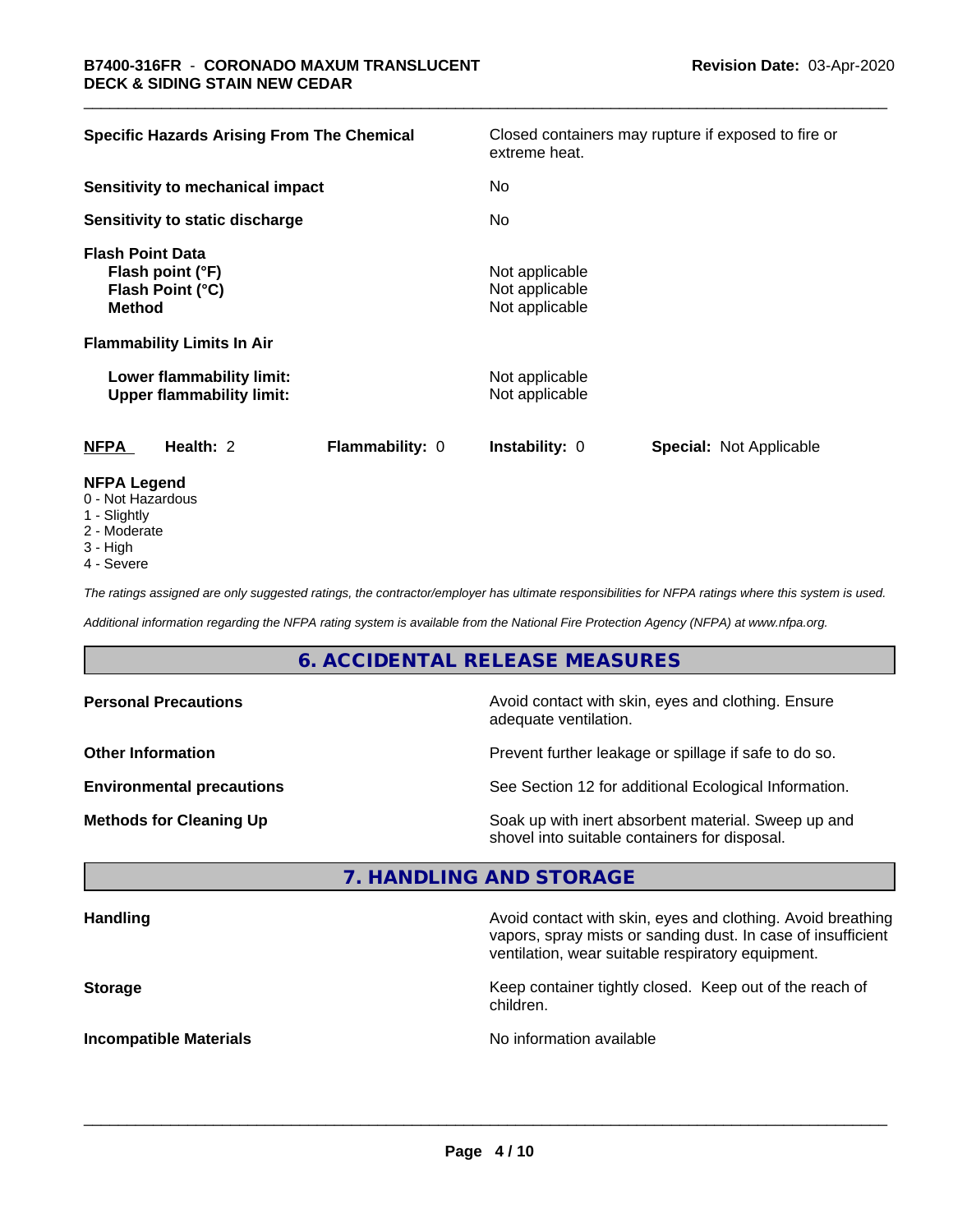## **8. EXPOSURE CONTROLS/PERSONAL PROTECTION**

#### **Exposure Limits**

| <b>Chemical name</b> | <b>ACGIH TLV</b> | Alberta | <b>British Columbia</b> | Ontario                        | Quebec |
|----------------------|------------------|---------|-------------------------|--------------------------------|--------|
| Propylene glycol     | N/E              | N/E     | N/E                     | 10 mg/m $3$ - TWA              | N/E    |
|                      |                  |         |                         | 50 ppm - TWA                   |        |
|                      |                  |         |                         | TWA<br>155 mg/m <sup>3</sup> - |        |

#### **Legend**

ACGIH - American Conference of Governmental Industrial Hygienists Alberta - Alberta Occupational Exposure Limits British Columbia - British Columbia Occupational Exposure Limits Ontario - Ontario Occupational Exposure Limits Quebec - Quebec Occupational Exposure Limits N/E - Not established

#### **Personal Protective Equipment**

**Engineering Measures Ensure** Ensure adequate ventilation, especially in confined areas.

**Eye/Face Protection Safety glasses with side-shields.** 

**Skin Protection Protection Protective gloves and impervious clothing. Respiratory Protection Exercise 2018** Use only with adequate ventilation. In operations where exposure limits are exceeded, use a NIOSH approved respirator that has been selected by a technically qualified person for the specific work conditions. When spraying the product or applying in confined areas, wear a NIOSH approved respirator specified for paint spray or organic vapors.

**Hygiene Measures Avoid contact with skin, eyes and clothing. Remove and Avoid contact with skin, eyes and clothing. Remove and Avoid contact with skin, eyes and clothing. Remove and** wash contaminated clothing before re-use. Wash thoroughly after handling.

#### **9. PHYSICAL AND CHEMICAL PROPERTIES**

| Appearance                        | liquid                   |
|-----------------------------------|--------------------------|
| Odor                              | little or no odor        |
| <b>Odor Threshold</b>             | No information available |
| Density (Ibs/gal)                 | $8.6 - 8.7$              |
| <b>Specific Gravity</b>           | $1.03 - 1.05$            |
| рH                                | No information available |
| <b>Viscosity (cps)</b>            | No information available |
| Solubility(ies)                   | No information available |
| <b>Water solubility</b>           | No information available |
| <b>Evaporation Rate</b>           | No information available |
| Vapor pressure                    | No information available |
| Vapor density                     | No information available |
| Wt. % Solids                      | $20 - 30$                |
| Vol. % Solids                     | $15 - 25$                |
| Wt. % Volatiles                   | $70 - 80$                |
| Vol. % Volatiles                  | 75 - 85                  |
| <b>VOC Regulatory Limit (g/L)</b> | $<$ 250                  |
| <b>Boiling Point (°F)</b>         | 212                      |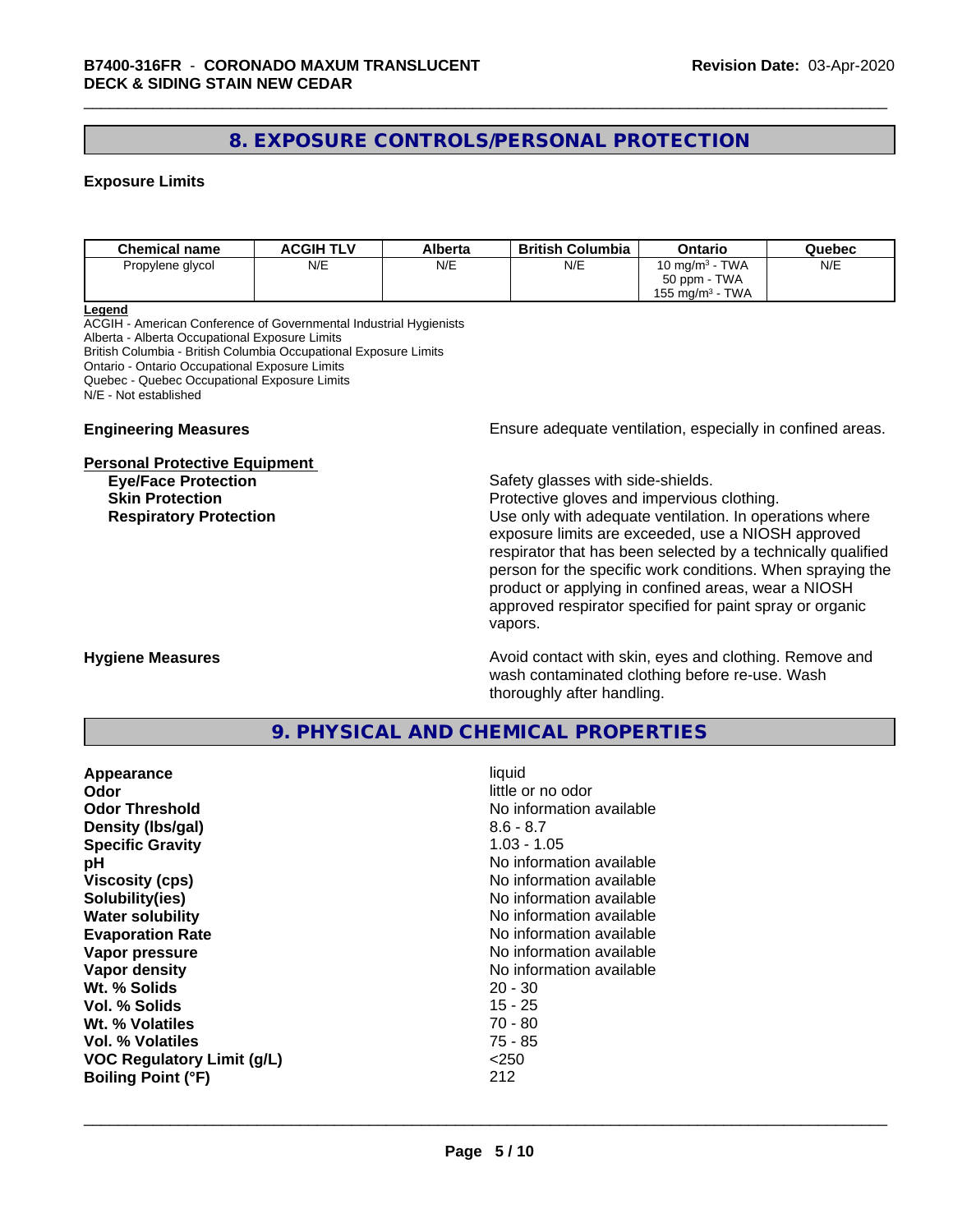**Boiling Point (°C)** 100<br> **Preezing point (°F)** 22 **Freezing point (°F) Freezing Point (°C)** 0 **Flash point (°F)**<br> **Flash Point (°C)**<br> **Flash Point (°C)**<br> **C Flash Point (°C)**<br>Method **Flammability (solid, gas)**<br> **Commability limit:**<br>
Upper flammability limit:<br>
Not applicable **Upper flammability limit:**<br> **Lower flammability limit:**<br>
Not applicable<br>
Not applicable **Lower flammability limit: Autoignition Temperature (°F)** No information available **Autoignition Temperature (°C)** No information available **Decomposition Temperature (°F)** No information available **Decomposition Temperature (°C)**<br> **Partition coefficient**<br> **Partition coefficient**<br> **No** information available **Partition coefficient** 

**Not applicable** 

#### **10. STABILITY AND REACTIVITY**

| <b>Reactivity</b> |  |
|-------------------|--|
|                   |  |

**Hazardous Decomposition Products** None under normal use.

**Not Applicable** 

**Chemical Stability** Stable under normal conditions.

**Conditions to avoid Prevent from freezing.** 

**Incompatible Materials No materials** No materials to be especially mentioned.

**Possibility of hazardous reactions** None under normal conditions of use.

#### **11. TOXICOLOGICAL INFORMATION**

| <b>Product Information</b><br>Information on likely routes of exposure                     |                                                                                                                                                                                         |
|--------------------------------------------------------------------------------------------|-----------------------------------------------------------------------------------------------------------------------------------------------------------------------------------------|
| <b>Principal Routes of Exposure</b>                                                        | Eye contact, skin contact and inhalation.                                                                                                                                               |
| <b>Acute Toxicity</b><br><b>Product Information</b>                                        | No information available                                                                                                                                                                |
| Symptoms related to the physical, chemical and toxicological characteristics               |                                                                                                                                                                                         |
| <b>Symptoms</b>                                                                            | No information available                                                                                                                                                                |
| Delayed and immediate effects as well as chronic effects from short and long-term exposure |                                                                                                                                                                                         |
| Eye contact<br><b>Skin contact</b>                                                         | May cause slight irritation<br>Substance may cause slight skin irritation. Prolonged or                                                                                                 |
| <b>Inhalation</b><br>Ingestion                                                             | repeated contact may dry skin and cause irritation.<br>May cause irritation of respiratory tract.<br>Ingestion may cause gastrointestinal irritation, nausea,<br>vomiting and diarrhea. |
| <b>Sensitization</b>                                                                       | May cause an allergic skin reaction.                                                                                                                                                    |
|                                                                                            |                                                                                                                                                                                         |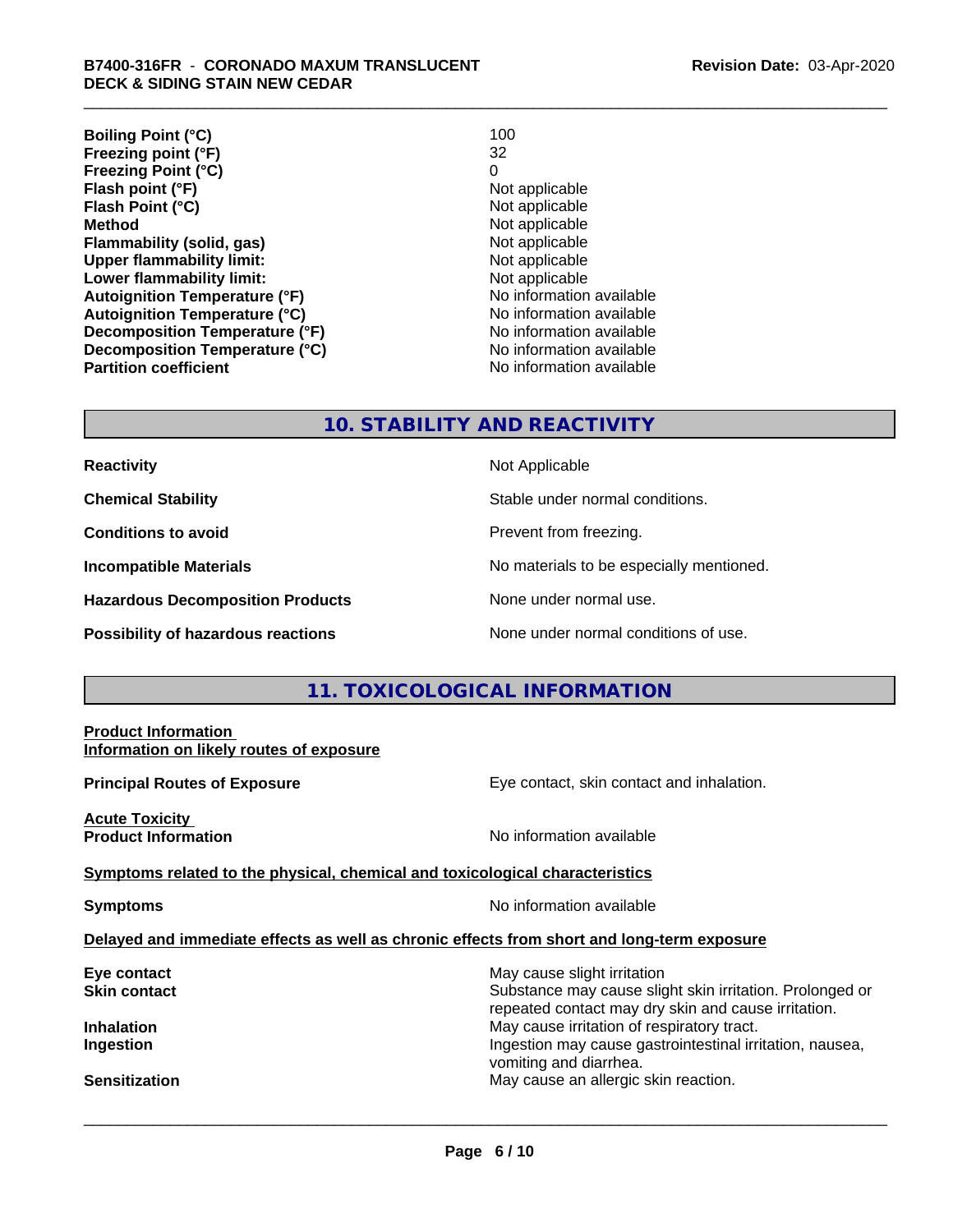| <b>Neurological Effects</b>     | No information available.                 |
|---------------------------------|-------------------------------------------|
| <b>Mutagenic Effects</b>        | Suspected of causing genetic defects.     |
| <b>Reproductive Effects</b>     | May damage fertility or the unborn child. |
| <b>Developmental Effects</b>    | No information available.                 |
| <b>Target organ effects</b>     | No information available.                 |
| <b>STOT - single exposure</b>   | No information available.                 |
| <b>STOT - repeated exposure</b> | No information available.                 |
| Other adverse effects           | No information available.                 |
| <b>Aspiration Hazard</b>        | No information available.                 |

#### **Numerical measures of toxicity**

#### **The following values are calculated based on chapter 3.1 of the GHS document**

| <b>ATEmix (oral)</b>   | 667312 mg/kg |
|------------------------|--------------|
| <b>ATEmix (dermal)</b> | 694004 mg/kg |

#### **Component Information**

| Chemical name                        | Oral LD50            | Dermal LD50                     | <b>Inhalation LC50</b> |
|--------------------------------------|----------------------|---------------------------------|------------------------|
| Propylene glycol                     | $= 20$ g/kg (Rat)    | $= 20800$ mg/kg (Rabbit)        |                        |
| $57 - 55 - 6$                        |                      |                                 |                        |
| Decanedioic acid,                    | $= 2615$ mg/kg (Rat) |                                 |                        |
| bis(1,2,2,6,6-pentamethyl-4-piperidi |                      |                                 |                        |
| nyl) ester                           |                      |                                 |                        |
| 41556-26-7                           |                      |                                 |                        |
| Carbamic acid,                       | $>$ 5050 mg/kg (Rat) | > 10000 mg/kg (Rabbit) = 2 g/kg |                        |
| 1H-benzimidazol-2-yl-, methyl ester  | $= 6400$ mg/kg (Rat) | $Rat$ = 8500 mg/kg (Rabbit)     |                        |
| 10605-21-7                           |                      |                                 |                        |
| Cobalt neodecanoate                  |                      | 2500 mg/kg                      |                        |
| 27253-31-2                           |                      |                                 |                        |

#### **Chronic Toxicity**

#### **Carcinogenicity**

*The information below indicateswhether each agency has listed any ingredient as a carcinogen:.*

| Chemical<br>name    | <b>IARC</b>                     | <b>NTP</b>                   |
|---------------------|---------------------------------|------------------------------|
|                     | 2B<br>Possible Human Carcinogen | Reasonably Anticipated Human |
| Cobalt neodecanoate |                                 | Carcinoder                   |

• Cobalt and cobalt compounds are listed as possible human carcinogens by IARC (2B). However, there is inadequate evidence of the carcinogenicity of cobalt and cobalt compounds in humans.

#### **Legend**

IARC - International Agency for Research on Cancer NTP - National Toxicity Program OSHA - Occupational Safety & Health Administration

**12. ECOLOGICAL INFORMATION**

#### **Ecotoxicity Effects**

The environmental impact of this product has not been fully investigated.

#### **Product Information**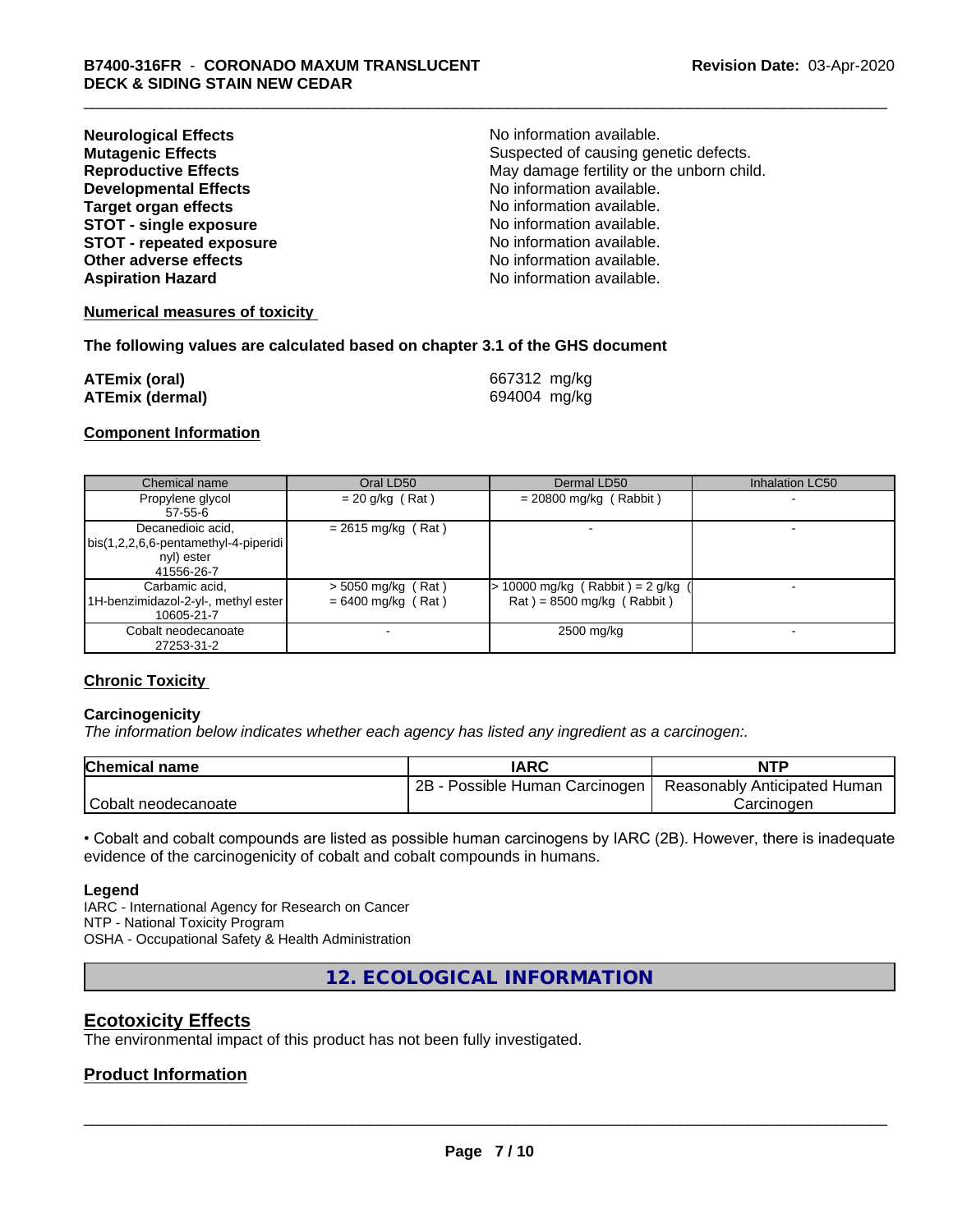#### **Acute Toxicity to Fish** No information available

# **Acute Toxicity to Aquatic Invertebrates**

No information available

#### **Acute Toxicity to Aquatic Plants**

No information available

#### **Persistence / Degradability**

No information available.

#### **Bioaccumulation**

There is no data for this product.

#### **Mobility in Environmental Media**

No information available.

#### **Ozone**

No information available

#### **Component Information**

#### **Acute Toxicity to Fish**

Propylene glycol LC50: 710 mg/L (Fathead Minnow - 96 hr.) Carbamic acid, 1H-benzimidazol-2-yl-, methyl ester LC50: 1.5 mg/L (Rainbow Trout - 96 hr.)

#### **Acute Toxicity to Aquatic Invertebrates**

Propylene glycol EC50: > 10000 mg/L (Daphnia magna - 24 hr.) Carbamic acid, 1H-benzimidazol-2-yl-, methyl ester LC50: 0.22 mg/L (water flea - 48 hr.)

#### **Acute Toxicity to Aquatic Plants**

No information available

**13. DISPOSAL CONSIDERATIONS**

**Waste Disposal Method Dispose of in accordance with federal, state, provincial,** and local regulations. Local requirements may vary, consult your sanitation department or state-designated environmental protection agency for more disposal options.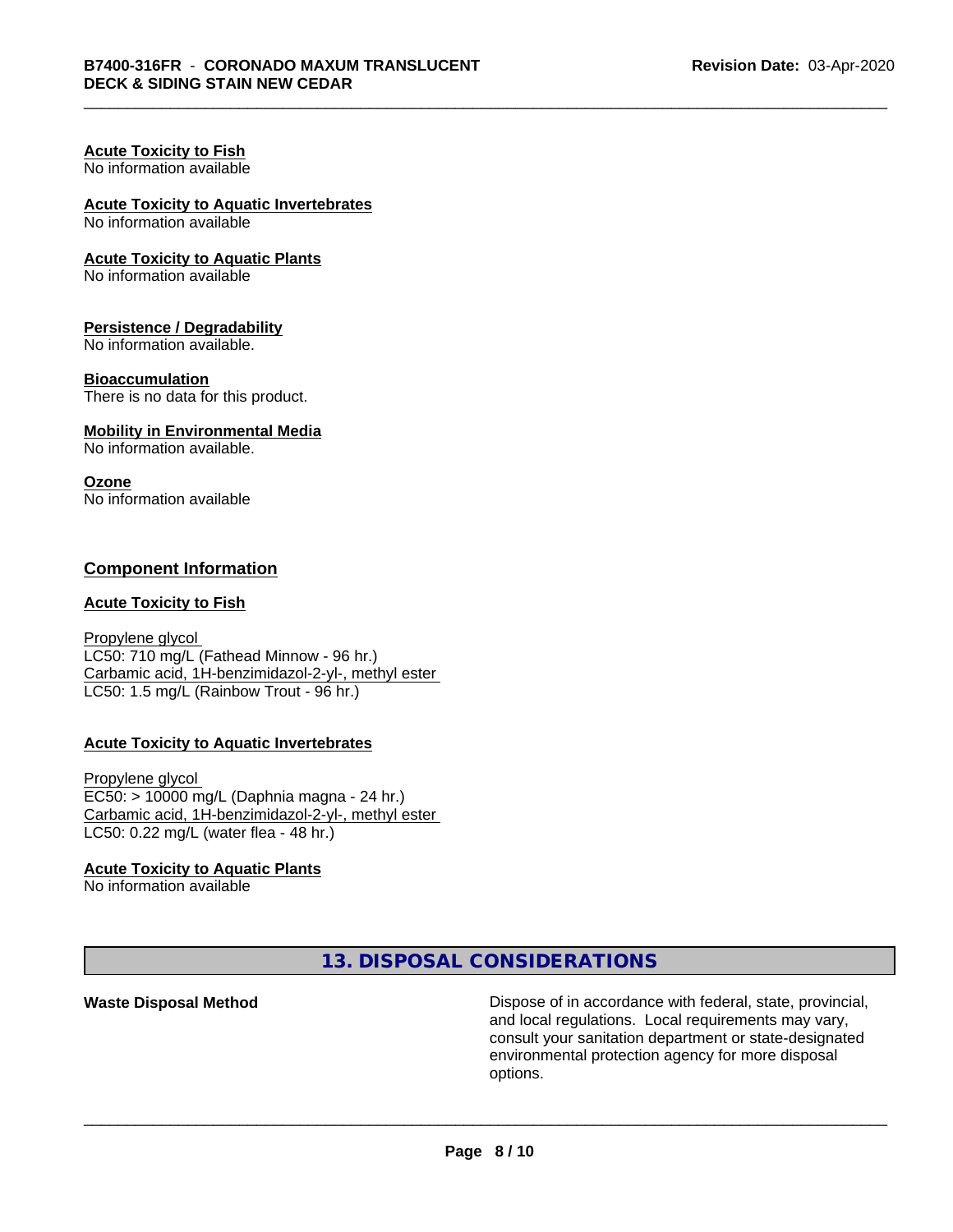#### **14. TRANSPORT INFORMATION**

**TDG** Not regulated

**ICAO / IATA** Not regulated

**IMDG / IMO** Not regulated

## **15. REGULATORY INFORMATION**

#### **International Inventories**

| <b>TSCA: United States</b> | Yes - All components are listed or exempt. |
|----------------------------|--------------------------------------------|
| <b>DSL: Canada</b>         | Yes - All components are listed or exempt. |

#### **National Pollutant Release Inventory (NPRI)**

#### **NPRI Parts 1- 4**

This product contains the following Parts 1-4 NPRI chemicals:

*None*

#### **NPRI Part 5**

This product contains the following NPRI Part 5 Chemicals:

*None*

#### **WHMIS Regulatory Status**

This product has been classified in accordance with the hazard criteria of the Hazardous Products Regulations (HPR) and the SDS contains all the information required by the HPR.

**16. OTHER INFORMATION**

**HMIS** - **Health:** 2\* **Flammability:** 0 **Reactivity:** 0 **PPE:** -

#### **HMIS Legend**

- 0 Minimal Hazard
- 1 Slight Hazard
- 2 Moderate Hazard
- 3 Serious Hazard
- 4 Severe Hazard
- \* Chronic Hazard
- X Consult your supervisor or S.O.P. for "Special" handling instructions.

*Note: The PPE rating has intentionally been left blank. Choose appropriate PPE that will protect employees from the hazards the material will present under the actual normal conditions of use.*